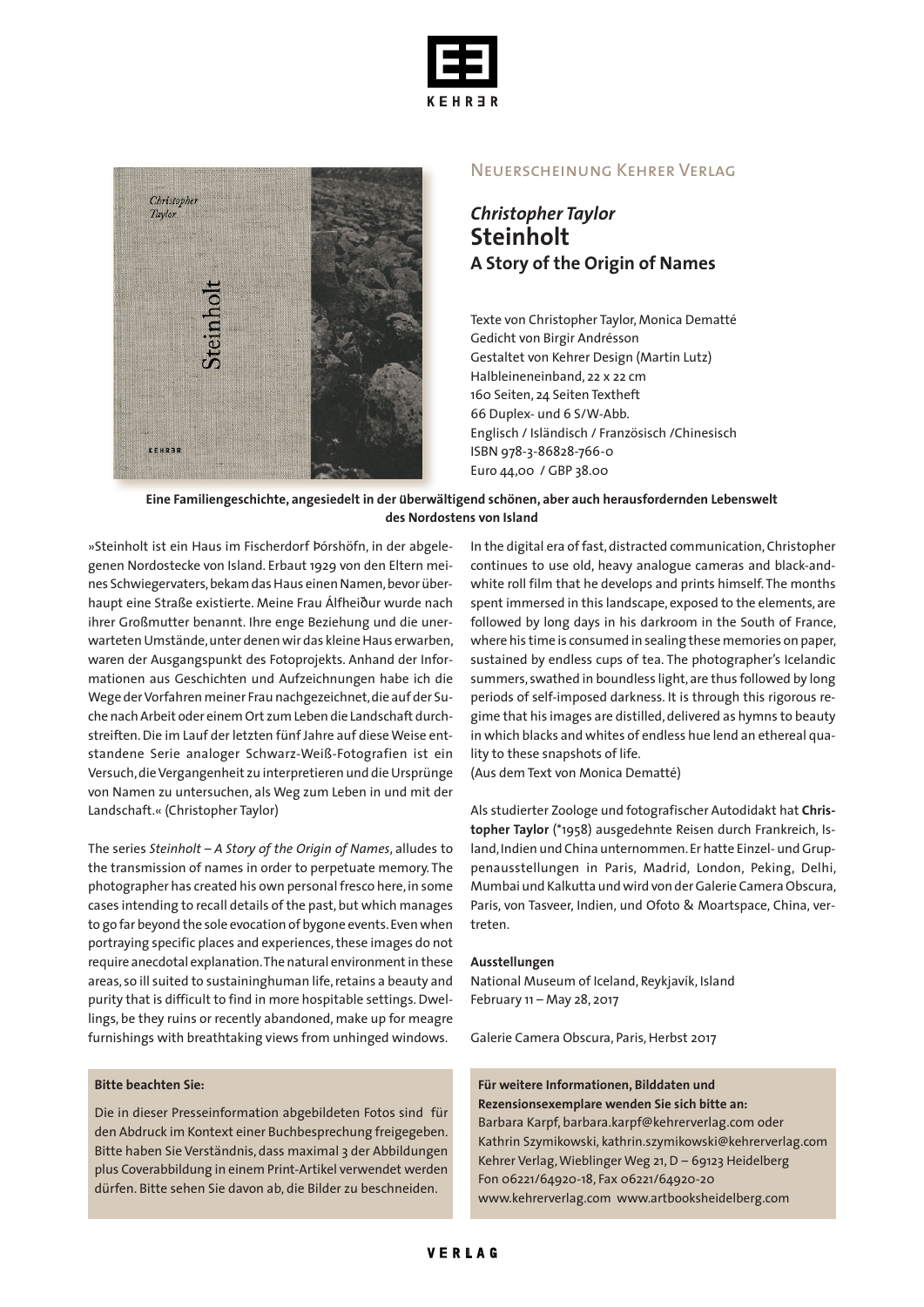

# *Pressebilder*



1. Skinnalón, Melrakkaslétta (2012) © Christopher Taylor



3. Tungusel, Þistilfjörður (2014) © Christopher Taylor



5. Raven, Harðbakur, Melrakkaslétta (2012) © Christopher Taylor



2. Álfheiður holding her grandmothers mirror (2014) © Christopher Taylor



4. Svalbarð church, Þistilfjörður (2011) © Christopher Taylor



6. Heljardalsfjöll (2013) © Christopher Taylor

## VERLAG